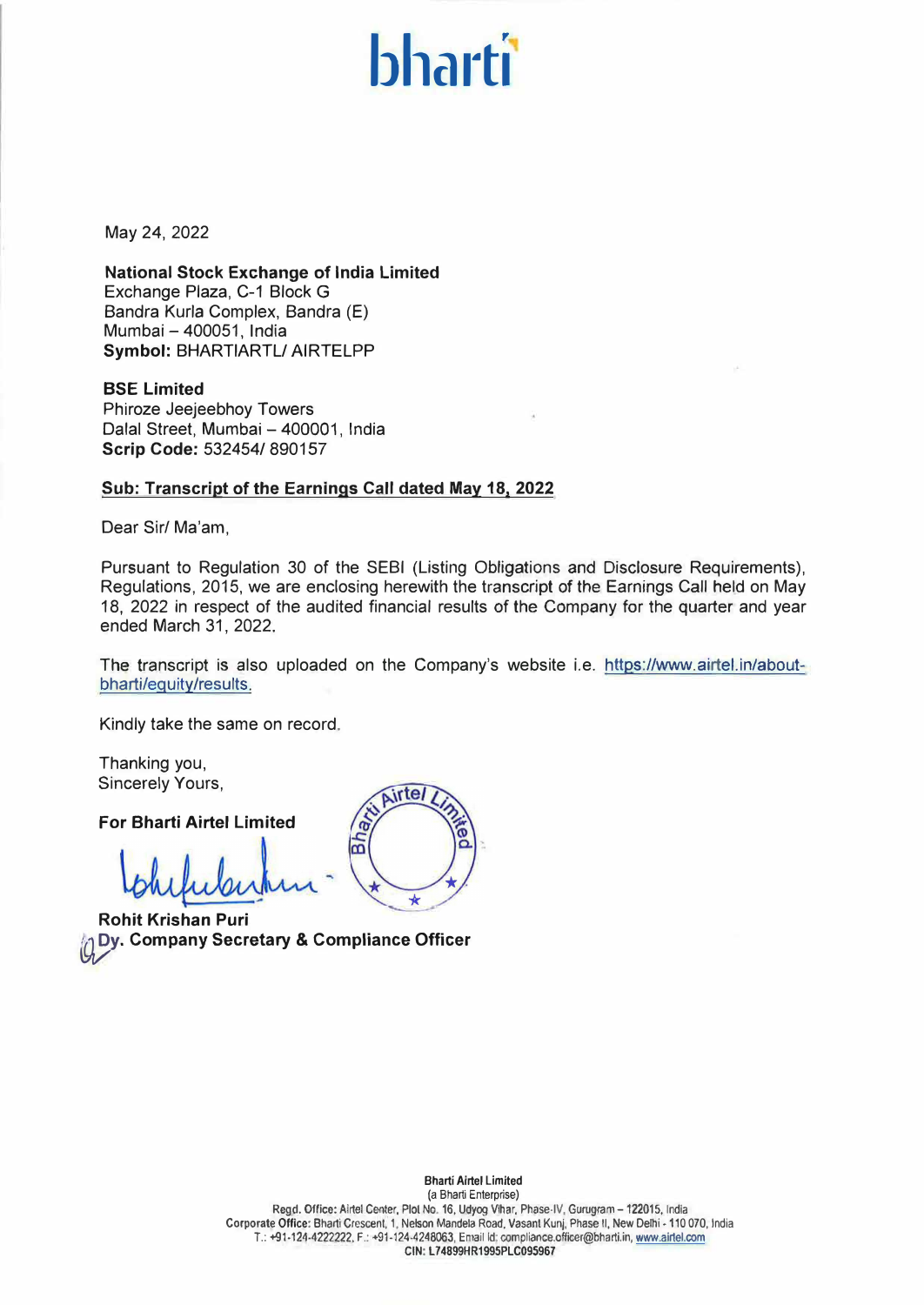Conference Call Transcript

Event: Transcript of Bharti Airtel Limited Fourth Quarter Ended March 31, 2022 Earnings Conference Call

Event Date/Time: May 18, 2022/1430 hrs.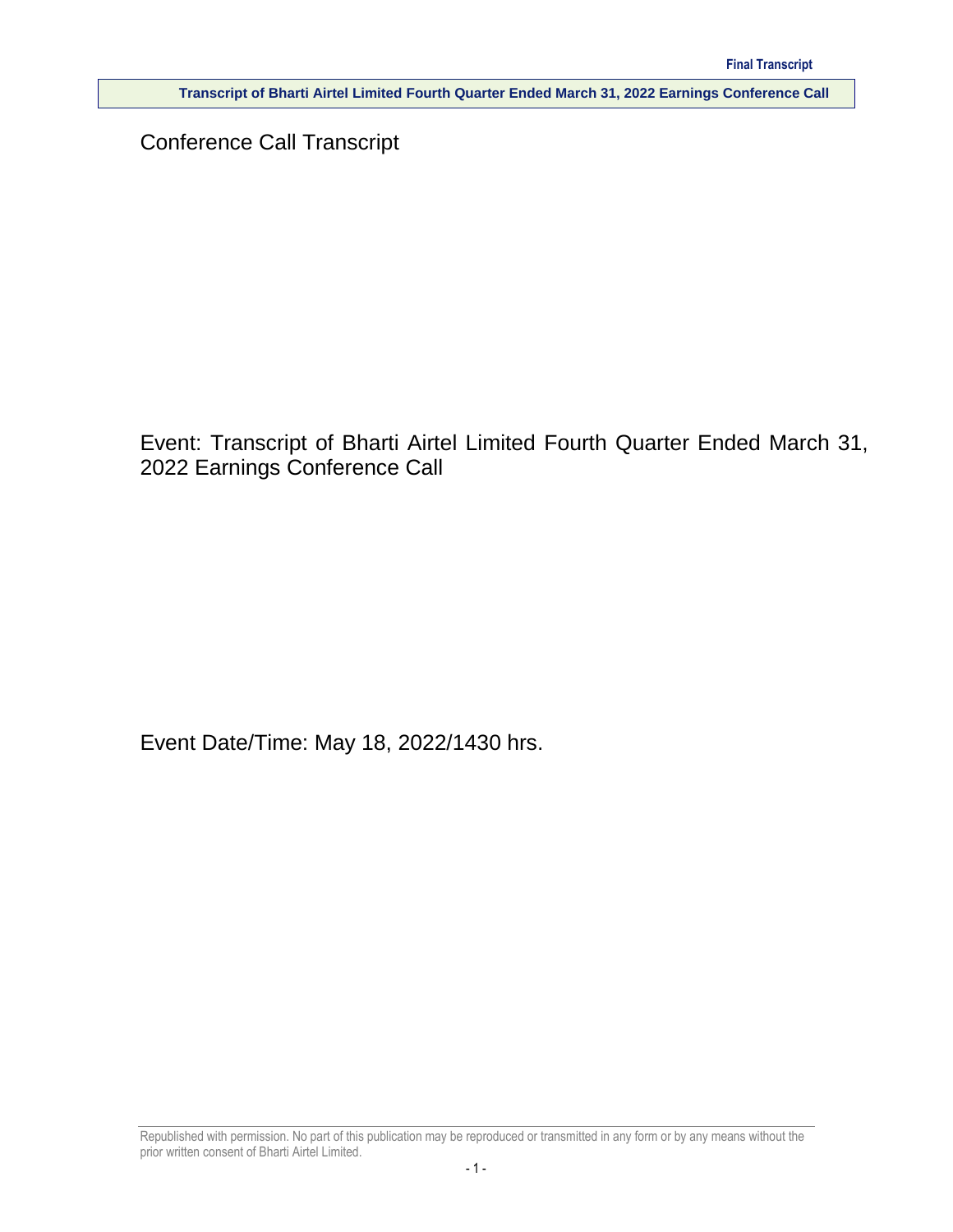# **CORPORATE PARTICIPANTS**

#### **Gopal Vittal**

Managing Director and Chief Executive Officer, Bharti Airtel Limited

**Soumen Ray**

Chief Financial Officer, India & South Asia, Bharti Airtel Limited

**Harjeet Kohli** Group Director, Strategy & Business Development, Bharti Airtel Limited

**Arpan Goyal** Senior Manager, Investor Relations, Bharti Airtel Limited

# **PRESENTATION**

#### **Rajyita– Moderator - Bharti Airtel Limited**

Good afternoon, ladies and gentlemen. I am Rajyita, the moderator for this webinar. Welcome to the Bharti Airtel Limited, Fourth Quarter ended March 31, 2022 Earnings Webinar. Present with us today is the senior leadership team of Bharti Airtel Limited.

I must remind you that the overview and discussions today may include certain forward-looking statements that must be viewed in conjunction with the risks that we face. Post the management opening remarks, we will open up for an interactive Q&A session. Interested participants' may click on raised hand option on Zoom Application to join the Q&A queue. The participants' may click this option during the management opening remarks itself to ensure they find a place in the queue. Upon announcement of name, participant to kindly click on unmute myself in the popup on screen and start asking the question post introduction.

With this, I would like to hand over to Mr. Gopal Vittal for the opening remarks.

#### **Gopal Vittal - Managing Director and Chief Executive Officer, Bharti Airtel Limited**

Thank you, Rajyita. Good afternoon, ladies and gentlemen. Thank you for joining this webinar to discuss Bharti Airtel's results for the Quarter and year ended 31st March 2022. Also present with me on this webinar are Soumen Ray, Harjeet Kohli and Arpan Goyal.

As you are aware, TRAI recently announced the long-awaited recommendations for reserve prices for the next spectrum auction. The industry had hoped for a massive reduction in prices. While there has been a reduction, it has not been adequate and is in that sense disappointing. I will not comment on our strategy and approach since it is dependent on the final reserve price finalized by the government.

I now turn to our performance for the Quarter.

Overall, this has been another quarter of solid execution for Airtel. We have seen consistent growth across the portfolio. Our consolidated revenues for the Quarter grew sequentially by 5.5% to hit 31,500 crores and our EBITDA margins improved over the last Quarter by 88 bps to reach 50.8%

Let me now briefly touch on each of our businesses.

In our broadband business, we continue to see 10% sequential revenue growth, driven by continued strong customer additions. Our roll out is gathering pace and we clocked 1.85 Mn new home passes this quarter. Our innovation through the digital Local Cable operator partnership model has enabled us to be now present in 847 cities, an addition of 175 cities this quarter. We believe that this category will grow to over 40 million homes by 2025 and we are well poised to gain significant share of this growth.

The DTH business, continues to see head winds. While the category continues to see a significant long term opportunity for upgradation from cable, it is also a classic case of an industry that has been brought to its knees due to excessive regulation. Let me explain

The New Tariff order brought about by TRAI a few years ago mandated every miniscule aspect of pricing in an industry which was managed very simply through forbearance prior to the event. This created a mind boggling amount of complexity for the DTH

Republished with permission. No part of this publication may be reproduced or transmitted in any form or by any means without the prior written consent of Bharti Airtel Limited.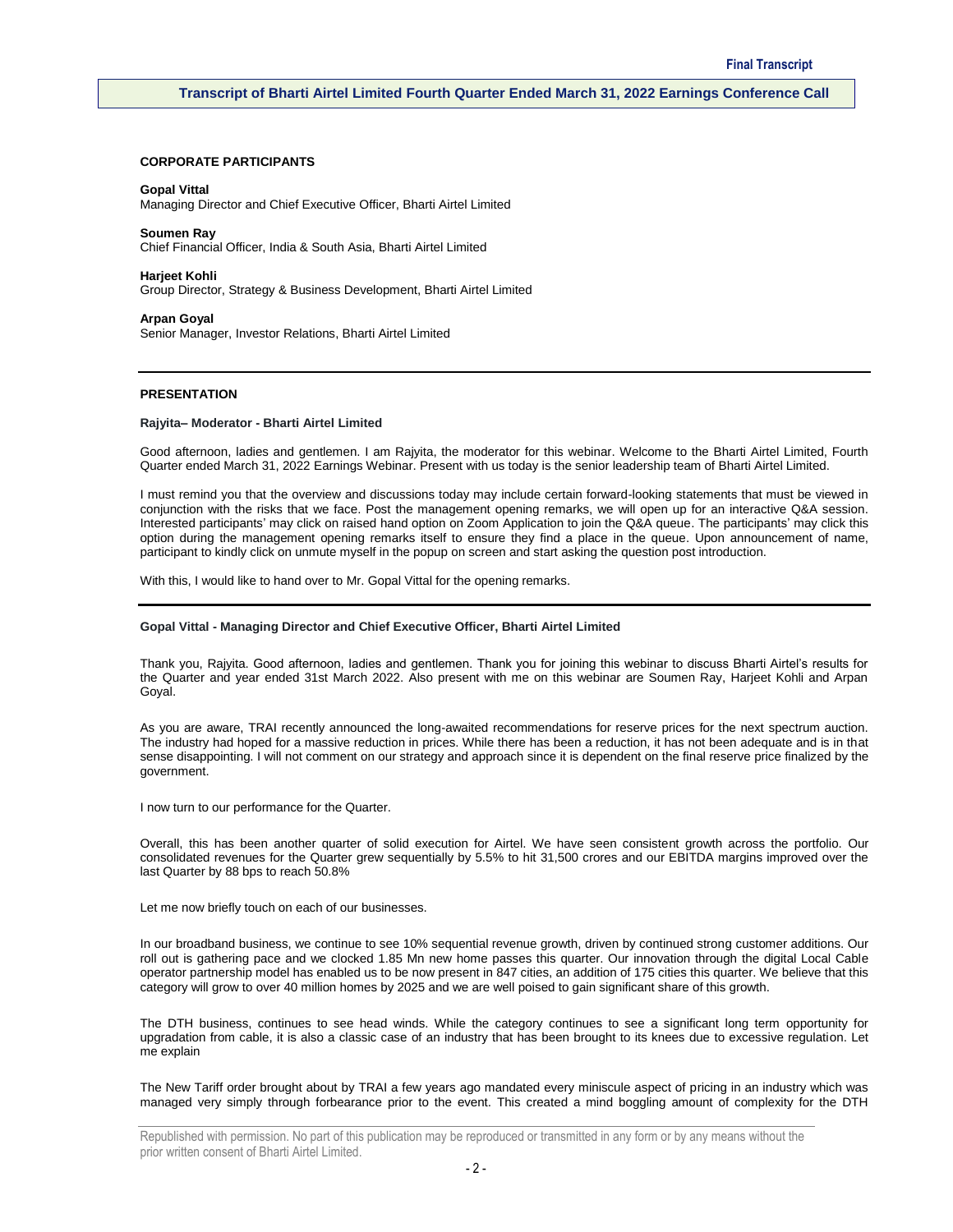players and even more importantly for the customer with no benefit to any stake holder. The second aspect of skewed regulation is to do with the very same content being made available for free (This is what happens on Free to Air) or being available on the same screen through a broadband pipe at unregulated prices – this is what happens on OTT platforms. As a result, the DTH industry has been crippled. We are glad to see that TRAI has just come out with a new consultation paper on tariffs and we hope that at the end of this consultation, regulations will be lightened so that the we can focus on what we do best – keep things simple and serve customers.

Let me turn to Airtel Business. This is a jewel in our portfolio and has been consistently delivering growth. We had another quarter of double digit growth. Net of voice which is declining this business is growing all other segments either in high teens of even faster. Our portfolio comprises of connectivity, CPaas, IoT, Cyber Security, Cloud and Data Centres. We continue to outperform our peers in each of the segments and expand market share. As I have mentioned before, our entire go to market organization has been re tooled so as to enable them to go both Wide (To expand our presence in accounts where our market share is low) and Deep (To accelerate penetration of those parts of our portfolio where our customers have still not chosen us). We have also enhanced our capacity on SMW6 and 2 Africa by 100 Tbps in order to future proof our capacities.

Now a few comments on the Mobile segment. During the quarter, we witnessed a healthy flow through of prepaid tariff hikes implemented at the end of November 2021. Despite a quarter with 2 fewer days, the revenue grew sequentially by 9.5%.

Our ARPU as a consequence is now Rupees 178. This is a strong move towards our first goal post of 200 and our eventual target of 300 ARPU.

The industry has seen relatively lower net additions in this quarter due to two reasons. First, some SIM consolidation at the lower end. Second, some moderation on 4G net adds primarily due to shortages in semi-conductors and rising costs of these chip sets. As a result, several OEM's have placed greater emphasis on prioritizing higher priced smart phones. Despite these trends, we have been able to add 5.2 million 4G customers and crossed the 200 million milestone.

On postpaid, we added 2 lakh customers further strengthening this segment and getting to decisive leadership. With less than 4% penetration of postpaid in India and a reduction in postpaid to prepaid price ratios, we believe that postpaid is a very promising opportunity for us going forward.

In sum, Q4 was another quarter of consistent performance and gives us great confidence in the execution capability of our simple strategy – Win quality customers by delivering the best experience for them. Do this by leveraging digital technologies and tools while being ruthlessly focused on eliminating waste.

At this point, I also thought it may be a good idea to step back and look at the year that has gone by and give you three reasons as to why I feel confident about the future.

The first reason for my confidence is our Execution. Despite tremendous competitive intensity and turbulence caused by repeat waves of Covid, our execution has been strong. During the year, we added 13,440 Crores to the top line and 8,146 Crores of EBITDA to our India business. Beyond these numbers, what was even more satisfying was that we grew competitively. Every part of our business – Mobile, Broadband, DTH and Airtel Business grew market share to reach life time highs. We led the tariff rises where we sensed the time was right. We challenged ourselves to find a way to expand the reach of our Home broadband presence after Covid and cracked an extremely innovative partnership with thousands of local cable operators using our digital prowess. We strengthened our portfolio in Airtel Business through innovations in CPaas and Airtel Secure. We continued to invest over 20,400 crores into capex across our Network, Data Centres, Submarine cable capacities and digital. Finally, we strengthened our partnerships – the Hughes Airtel JV, the investments into Lavelle for SDWAN, Aquiliz for block chain, Oracle for Data Centers and Google as a strategic equity partner.

The second reason for my confidence is our Future proofed business model. As I have mentioned, Airtel at its core has a three layered business model. The first layer is our Digital Infrastructure. The second layer is our Digital Experience and the third layer is our Digital services. Each layer gives us the right to win and thrive. Let me elaborate and give you a few things we have done this year towards each of these layers.

Our digital infrastructure layer is where we have invested over 46 Billion Dollars to drive much of India's economic and digital activity. I want to call out two major developments here. We are fully ready for 5G. Our core network, our radio network and even our transport network is fully future proofed. In our transport network, the power of our home broadband business is now enabling us to connect more and more towers directly on Fiber which will make our network ready to deal with massive increases in capacity. Our Sub-Ghz foot print across the country now gives us deep indoor coverage. Our expansion of our mobile coverage foot print now allows us to provide broadband connectivity across 795,000 villages and towns of India. Even more quietly we have spent the last 5 years bringing our data together into one massive platform that stores over 100 Peta Bytes of data – this is equal to storing every single movie made in the world on HD. This platform allows us to process 2 trillion events daily which is equivalent to all the searches done globally on the largest search platform of the world. Even more powerfully, this entire platform talks to a very thin Customer 360 platform which can respond in milliseconds to any request or offer to be served to a customer.

Republished with permission. No part of this publication may be reproduced or transmitted in any form or by any means without the prior written consent of Bharti Airtel Limited.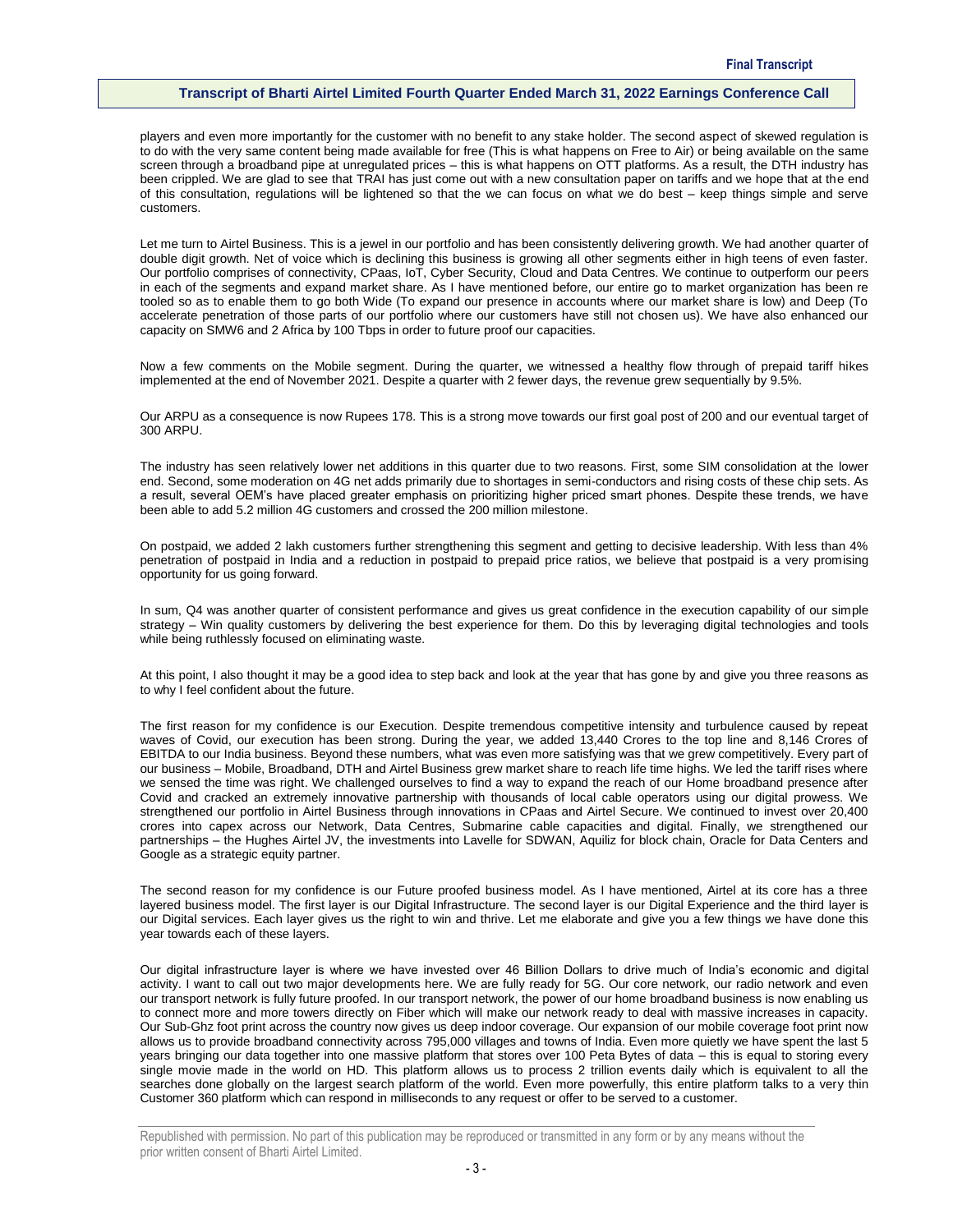Our Digital Experience layer is the one that sits above this Infrastructure layer. Here I want to talk about two milestones this year. Our first milestone is embedding our Omni channel experience approach. Today a customer can search, buy, be on boarded, experience our services and refer our services in any channel – be it off line or online. In sum, whether it is on line or off line for every step of the customer journey we have created the intelligence and tools to meet the customer where he or she wants. It is this sort of thinking and technology that has allowed us to launch Airtel Black, a flexible and powerful convergence platform that sits on top of our billing systems and allows a customer to buy multiple services from Airtel – regardless of whether we offer these services ourselves or in conjunction with our partners. It is the same obsession with experience that has allowed our in-house engineers to develop our own Self Optimizing network which improves the experience for our customers on the fly by managing a myriad number of parameters while also using AI and ML to moderate the use of power and energy on a tower. The second milestone in our Digital Experience layer was the re tooling of the organization. We have made two fundamental changes. The first change is to bring the whole fragmented channel organization under one channel leadership team. Today we have only two channels in the consumer business. A mass retail channel and the Direct to Customer channel. Both these channels serve all our businesses. This change has given our teams bigger roles and simplified our interface with customers. As an added bonus it has saved us cost. The second change is to bring the whole Delivery Organization together. So regardless of whether it is Broadband, DTH or any other consumer business there is one team that goes to the customer home and delivers it. To make this happen, there is tremendous digital capability needed – this is where Airtel work comes in. Airtel Work is our platform for any transaction or work across every part of Airtel – almost 70,000 of our people and associates are on this platform and it has become a way of life within Airtel. Now that the organization is in one place we are driving productivity so that our engineer on the ground can increase the number of jobs per day while being relentlessly focused on improving experience

The layer that sits on top of our Digital Experience is our Digital services. Our digital infrastructure around our data backed by the digital capabilities to deliver an omni channel experience gives us the right to build and grow digital services. Let me give you a few milestones around our Digital Services. Our Payments bank is now developing serious scale. It has a user base of 129.4 million, a Monthly transacting user base of 36.7 million, a GMV of over 133 thousand crores and is the only profitable fin tech player in India in this space. What is even more exciting is that we have 200 Million 4G users most of whom are engaged on one or the other of our own digital assets. The opportunity to convert them onto our bank is very exciting.

A second milestone is the launch of Airtel Digital. We have several growth businesses that operate in large categories here. Airtel Ads is our Ad Tech platform that rides on our digital assets. Airtel IQ is our SaaS platform that rides on our underlying digital infrastructure. The Airtel Market place that comprises of content, loans, insurance and credit cards again rides on our Digital assets and our payments capabilities. Then there is our Data Centre business. Across these businesses of Data Centers, Airtel Digital and Payments bank we are well over 3000 crores of annualized revenue and growing.

The third and final reason for my confidence is our fiscal prudence and governance. Let me give you some texture here.

We are ruthlessly focused on eliminating waste – in the last 4 years we have stripped out 1.2 Billion Dollars of waste in our business making the business leaner and swifter. We do this through applying rigor, leveraging tools and technology and sensible win-win negotiations with our partners. To give you one example of rigor – we track the profit in every one of our 237,500 sites. We know exactly what the problem is – is it that we need more customers in that site or is it that we need a lower cost structure on that site. This allows us to be targeted in terms of intervention – go to market, network improvements or a leaner site with a lower cost structure.

Our fiscal prudence has made us opt for a moratorium on government payments. Yet we prepaid high cost spectrum debt of over Rs. 24,000 crores. We have raised almost 18 Billion Dollars of funding to strengthen our balance sheet over the last few years. As a result, our leverage has improved substantially from 2.95 to 2.51 this year. Our operating free cash flow is more than adequate to cover all our capex needs and with improved tariffs the operating leverage of our business model will release even more cash.

Our disclosures are industry leading. We have the most stringent definitions of what constitutes a customer. A customer in our definition has to give us some revenue on a rolling 30-day basis. Given that most prepaid plans have a validity of 28 days, that effectively leaves only 2 days to recharge between the time the pack expires and the time our definition kicks in. Our segment reporting gives you the true picture of each of our categories in terms of customers, revenue and ARPU.

Finally, our ESG agenda has been put on a massive priority. There is a board appointed committee in addition to which I lead a management council that works on driving our ESG initiatives. To give you one example, we were able to eliminate 3 million liters of diesel from our tower operations by using AI and ML technologies through switching off power based on our projections of traffic. This tool was built by our own engineers and saves us cost while reducing our carbon foot print. Another example is Nxtra Data Centres, where we are fulfilling 34% of our energy requirement from renewable energy already and will get to 50% very soon.

In sum, the quarter gone by has been satisfying. We have made steady progress across all parts of our portfolio. Our execution has been strong and our performance has been very both consistent and competitive. Even more importantly, we have a business model that is poised well to tap into the growth opportunities in India. Our governance track record has been flawless.

Republished with permission. No part of this publication may be reproduced or transmitted in any form or by any means without the prior written consent of Bharti Airtel Limited.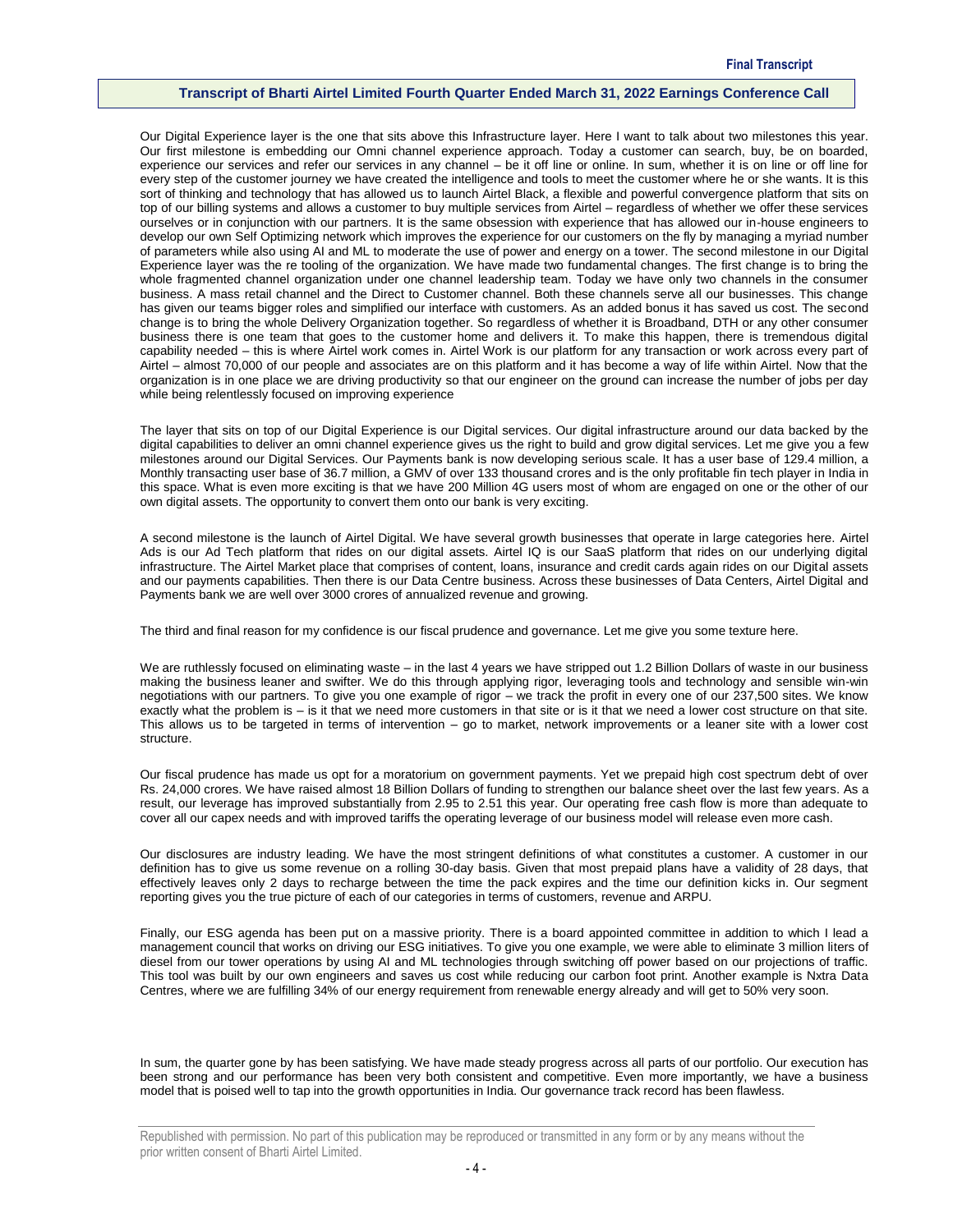With this, I want to open the floor for a Q&A session.

#### **Rajyita – Moderator - Bharti Airtel Limited**

Thank you very much, sir. We will now begin the Q&A interactive session for all the participants. The first question comes from Mr. Manish Adukia. Mr. Adukia, you may please unmute your side, introduce yourself, and ask a question now.

# **Manish Adukia – Goldman Sachs**

Good afternoon. This is Manish Adukia from Goldman Sachs. Thank you so much for taking my question. Couple of questions from my end; first, Gopal I wanted to get your thoughts on what you mentioned in your opening remarks around semiconductor shortages and just upgrade to smartphones generally slowing down. So you can just maybe provide us some more color on what you are seeing there. Of course, data suggests that smartphone shipments have not been growing over the last couple of quarters while ASPs have been rising. In such a scenario, do you expect generally slowing 2G to 4G upgrades for the industry? Do you think this is structural or just an aberration and how do you think about this over the next few quarters in terms of your own and for the industry level 2G to 4G upgrades, how should we think about that shaping up, and the second question is for your wireless business again, where capex over the last couple of quarters has seen a decline and FCF has been seeing some pretty strong growth. So is the reduction in capex likely to sustain, and if you can provide some qualitative comments around how one should think about free cash flow for the India business, for the wireless business over the next couple of years?

# **Gopal Vittal - Managing Director and Chief Executive Officer, Bharti Airtel Limited**

Thank you, Manish. Yes, there have been semiconductor shortages and rising chip set prices, and as a result some of the OEMs have put greater focus on higher priced smartphones. So the entry level smartphone, which used to start at about Rs.6000 to Rs.7000 is now almost Rs.10000, and that has led to some softness in upgradation from 2G to 4G across the industry. I believe this is a temporary phenomenon and the reason is that people tend to get used to a new normal, and I think the initial shock is likely to wear off in the next few months. That said, there are obviously headwinds in terms of inflation on commodity prices and energy prices and so on and so forth, and all of that obviously take a toll on consumer's wallets. Let us see how this plays out.

The fact is that consumers understand the value that a smartphone plays in their lives. They see this as a big rite of passage, and this is one of the few aspirational categories where upgradation is a big deal. So even if you go back in time, there used to be a segment of smartphones between Rs 4500 and 5500 but most users would actually go straight to about Rs 7000 to 8000 to buy better quality smartphones. So when people upgrade, they will upgrade to a good device. Therefore, I think this will be temporary, but yes, there is some softness that we are seeing overall in shipments.

On the wireless capex, I think if you look at aggregate company capex, we are broadly trending to about Rs 20,000 Crores to 21,000 Crores, last year that is what we did. We do not expect any significant change or any material change from that number that is what we have maintained. While we do not give guidance, broadly we see that in the same area. Where is this capex going? A significant part of our capex is going on transport infrastructure, into data centers, in broadband. Of course, there will continue to be radio capex, but the contribution of some of these other areas is now beginning to change within the company. As we get into a 5G cycle at some stage and depending on the pace of rollout, you will see a little bit more elevated radio capex, but a lot of the transport infrastructure, we have been creating for the last four years.

#### **Manish Adukia – Goldman Sachs**

Thank you, Gopal. Just a couple follow up questions on what you mentioned. So in the first response, when you talked about generally inflationary impact in the economy and a couple of months ago at the analyst day, you mentioned that while of course smartphone prices are moving up, you generally do not expect that to have any impact on tariffs, and of course you have taken one round of tariff increase late last year, that is flown through, but does that still hold true where you think that any potential future price action by Bharti Airtel is unlikely meaningfully impacted by the current inflation of the environment in the economy, and the second follow up question on the second response of yours, on 5G in particular, again, based on your visibility in terms of what you are seeing in device ecosystem, in terms of just generally evolving or developing use cases, do you think there is like enough and more use case over an 18-month period where 5G will, let us see be required to be rolled out on a pan India level or do you still think based on your conversations globally with operators that still let us say maybe like two, three years away from standpoint of India?

#### **Gopal Vittal - Managing Director and Chief Executive Officer, Bharti Airtel Limited**

Yes, I think on the tariffs front we are in an essential service and if you look at what has happened, there are actually three trends that are taking place simultaneously. One is a serious explosion at the top end of the market, which is around homes, the 50 million high value homes, whether it is postpaid, it is broadband, convergence, that part is really growing rapidly and I think that is unlikely to change. You see this in multiple categories, where the top end of the categories are growing quite rapidly. In our case, the middle segment, which is the 550 million odd smartphones that you see in India that is very very resilient. We have not seen any SIM

Republished with permission. No part of this publication may be reproduced or transmitted in any form or by any means without the prior written consent of Bharti Airtel Limited.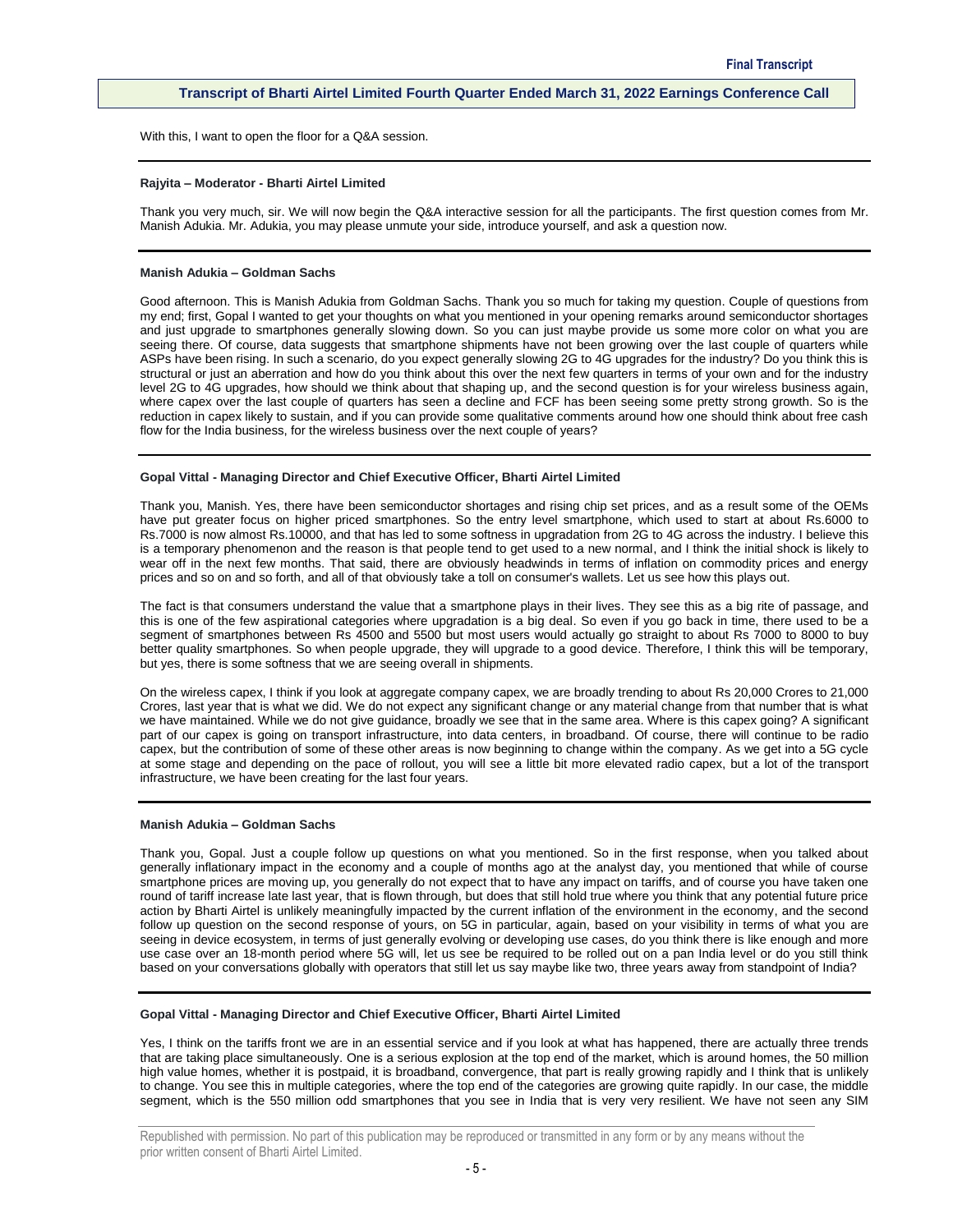consolidation there. We continue to see usage grow. We continue to see that vibrant and do not forget the ARPUs that we have here are really very modest. We are at the lowest tariffs anywhere in the world, and my view is that at the right point in time moving up tariffs will be very easily absorbed here.

Then there is a third segment, which is at the lower end, which is the feature phone user, which broadly gives us an ARPU about a 100 bucks. There like I said, we have seen some SIM consolidation in the feature phone segment, but the bigger pain is more around the rising smartphone prices, which is actually inhibiting some growth in upgradation that we were earlier seeing. That I feel is a temporary phenomenon because we have seen this in multiple categories. Once you get a price increase or an inflationary impact, a new normal settles in, and people tend to get used to that new normal before they actually come back to their old behavior. So that is how we see it.

The second question on 5G, I do believe that the use cases on 5G are very few and far between. This is true globally. The only use case seems to be the consumer use case, which is really, increased capacities at a lower cost of production. But to my mind, that is still very small because if you look at the total 5G devices in India, as a contribution to the overall smartphone devices, it is less than 4%, and while shipments are going at about 12% to 13% of these devices. If you project this forward into March 2023, it will probably be 5.5% to 6%. It will really be in March 2024, where it will get to about 14%, 15%, 16%.

So I do feel that when you look at some of the other B2B use cases, whether it is private networks, it is things like robotic surgery or driverless cars or augmented reality, or Metaverse, this is still some time away, and we have not seen these any part of the world getting any scale whatsoever. So I would expect a more moderated rollout of 5G in the coming year and perhaps a more accelerated rollout in subsequent years. If you take a three to four-year view, yes, 5G will go in most parts of urban India. But if you take the immediate view of 2022, 2023, I would imagine that this will be a moderate rollout.

#### **Manish Adukia – Goldman Sachs**

Thank you, Gopal for taking my questions and all the best.

#### **Rajyita – Moderator - Bharti Airtel Limited**

Thank you very much, Mr. Adukia. The next question comes from Mr. Kunal Vora. Mr. Vora, you may please unmute your side, introduce yourself and ask your question now.

# **Kunal Vora – BNP Paribas**

This is Kunal Vora from BNP Paribas, and my first question is on tariffs. How are you thinking about interval between two tariff hikes? So, I mean, instead of sporadic tariff hike, do you believe that industry can get to an annual tariff revision which could also increase the revenue growth visibility for the sector, and how should we be thinking about industry growth, excluding the tariff hikes?

# **Gopal Vittal - Managing Director and Chief Executive Officer, Bharti Airtel Limited**

Well, I mean that in a sense it would give a sort of guidance in terms of how our overall revenue growth would look like. I think you will have to model it for yourself. My own sense is that we should start seeing some tariff increases during the course of this year, while I cannot commit that. I do believe that the tariffs at the levels they are, are still very low, and I think we have been consistent in saying that the first port of call is to be, to get to Rs.200, which would require at least one round of tariff increase because the gap between where we are, and Rs.200 is about Rs.22, and even though you may see some ARPU increases with the natural upgradation and growth of postpaid that we see in our business, that is not going to be adequate to cover that bridge in the shorter term. So I think one round of tariff increase will take us into the Rs 200 area and then getting to Rs 300 will be over a period of time. So that is really how, how we see it.

#### **Kunal Vora – BNP Paribas**

And excluding the tariff hike, how do you see the industry growth?

### **Gopal Vittal - Managing Director and Chief Executive Officer, Bharti Airtel Limited**

Well, I think let us see how this plays out, because it all depends on multiple factors. One is the upgradation from feature phones to smartphones. That is one source of ARPU increase. You can do the math in terms of what the industry has delivered in the last four quarters and recent trends as well. The second factor is the growth of postpaid. If you look at postpaid today, the ratio between the ARPU ratio between postpaid and prepaid. At the time when postpaid was growing as an industry at about 8%, the ratio used to be 2:1, and then later when prepaid pricing collapsed, this ratio became 3:1 and postpaid growth slowed down to zero. So there was no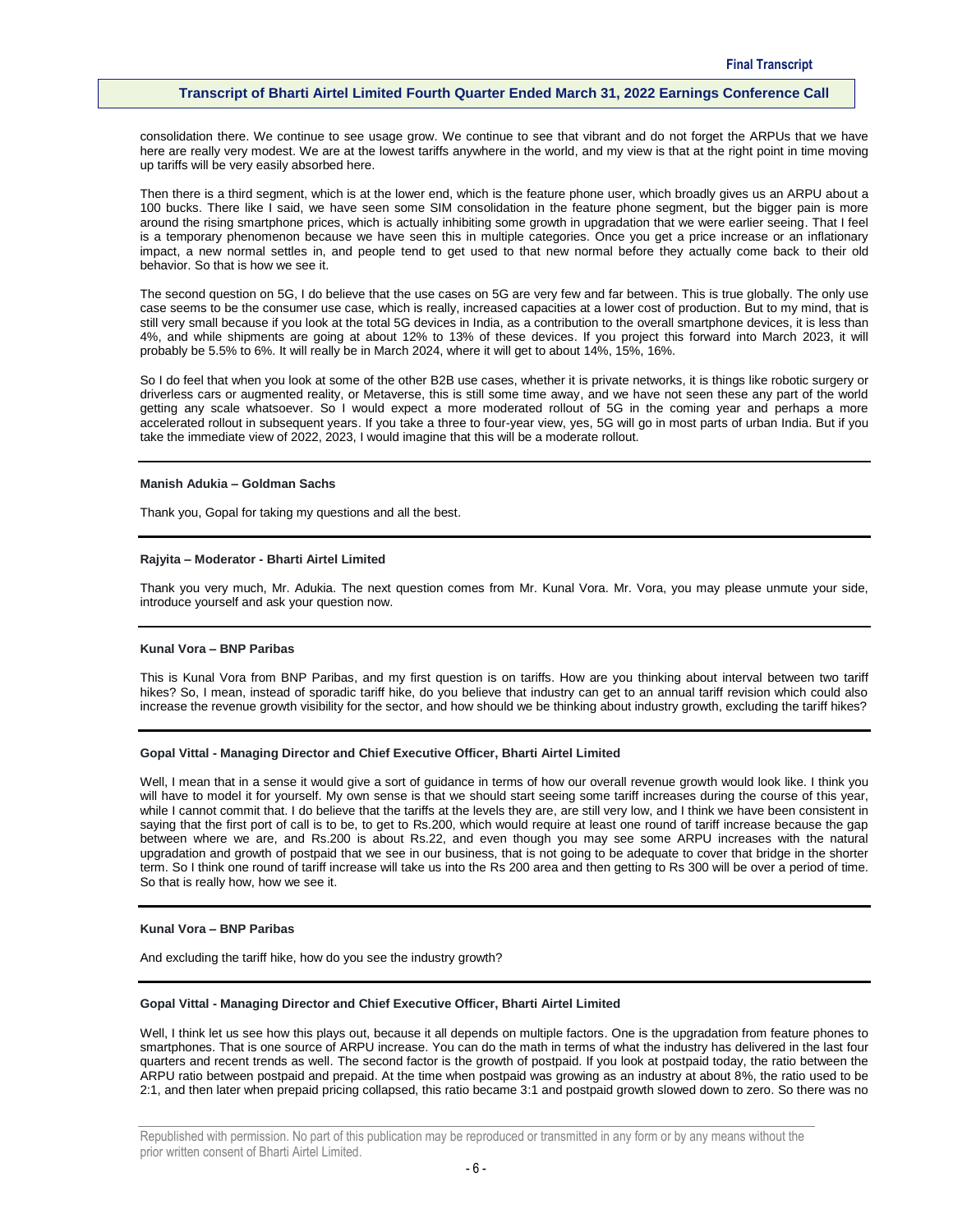growth at all in postpaid. There was no conversion from prepaid to postpaid. But today the ratios are 1.7:1. So we do expect to see some growth in postpaid. Again, you see an ARPU upside when you move from prepaid to postpaid, almost 1.5x ARPU upside.

Then the third source of growth is really the Home segment where the broadband in itself is growing rapidly. There are converged offerings, which bring broadband, postpaid or DTH, or a combination of two or more services. There again, we see a significant upside and we also see a lowering of churn. The other aspect of growth is really bringing more families onto the postpaid platform. So from the moment you bring more families again, you see a significant lowering of churn, even though the ARPU is the same so you start seeing a revenue upside, and then of course there is the B2B side, which is a separate business and is growing quite nicely and there is a tailwind there, which we hope to continue to exploit.

# **Kunal Vora – BNP Paribas**

My second question is on this site addition, this quarter you added about 7000 sites while in case of Indus Towers, we only see about 700 site net additions. Can you help us understand the divergence? Are you using some other tower company, and also if you can help us understand how we should be looking at network costs, which is down marginally quarter-on-quarter this quarter considering the tower contact renewal, how should we look at it going forward?

#### **Gopal Vittal - Managing Director and Chief Executive Officer, Bharti Airtel Limited**

Well, firstly while we have a significant stake in Indus, we work with all the tower companies. I think that is one thing that, I must underscore. That said, Indus does get a disproportionate share of the new towers that we put up and that number varies between 50% and 60%, depending on the quarter. I have not seen any inconsistency in that even in the recent quarter. So I am not able to fully understand the number that you are referring to.

There is, there are various types of sites that are full macro sites. There are also ultra-lean sites, which are in urban areas where the operating cost of that site is less than Rs.30,000 a month versus a macro, which is more like Rs.70,000 to Rs.80,000 a month. I do not know whether Indus has reported the ultra-lean sites in their mix, but if I look at all of those ultra-lean and macro sites, the market shares that we have added, do not seem to vary significantly over prior periods. That is on the first point.

The second question was on network Opex. We are running a strong program on War on Waste where we are working with the tower company to drive down energy costs, as well as rental costs at every tower. We have made some traction. We are also using our own AI and ML tools to bring down the energy consumption, predicting patterns of traffic, and actually switching off some power in the site and that has saved us some money. But the fact is that, what we are seeing in recent weeks is a serious headwind in terms of rising energy prices. We are also continuing to deploy and that is a headwind that we will need to deal with. We will continue to drive a strong War on Waste program working with the tower company, but this is one of the headwinds that we are currently confronting.

# **Kunal Vora – BNP Paribas**

But should we see some impact because of the tower contact renewal, which you were saying?

#### **Gopal Vittal - Managing Director and Chief Executive Officer, Bharti Airtel Limited**

Well, I think, we have agreed a broad framework on the tower contract renewal, but we have not yet inked the deal. So I think there is still some conversations going on and some issues to sort of iron out. So it is a bit premature for us to comment on that. Over these next few weeks, by the end of this quarter, I think we should definitely have that done. So next time we will be able to give you a better sense of where we are.

#### **Kunal Vora – BNP Paribas**

Sure, that is it from my side, thank you.

## **Rajyita – Moderator - Bharti Airtel Limited**

Thank you very much, Mr. Vora. The next question comes from Mr. Sanjesh Jain. Mr. Jain, you may please unmute your side, introduce yourself and ask your question now.

# **Sanjesh Jain – ICICI Securities**

Republished with permission. No part of this publication may be reproduced or transmitted in any form or by any means without the prior written consent of Bharti Airtel Limited.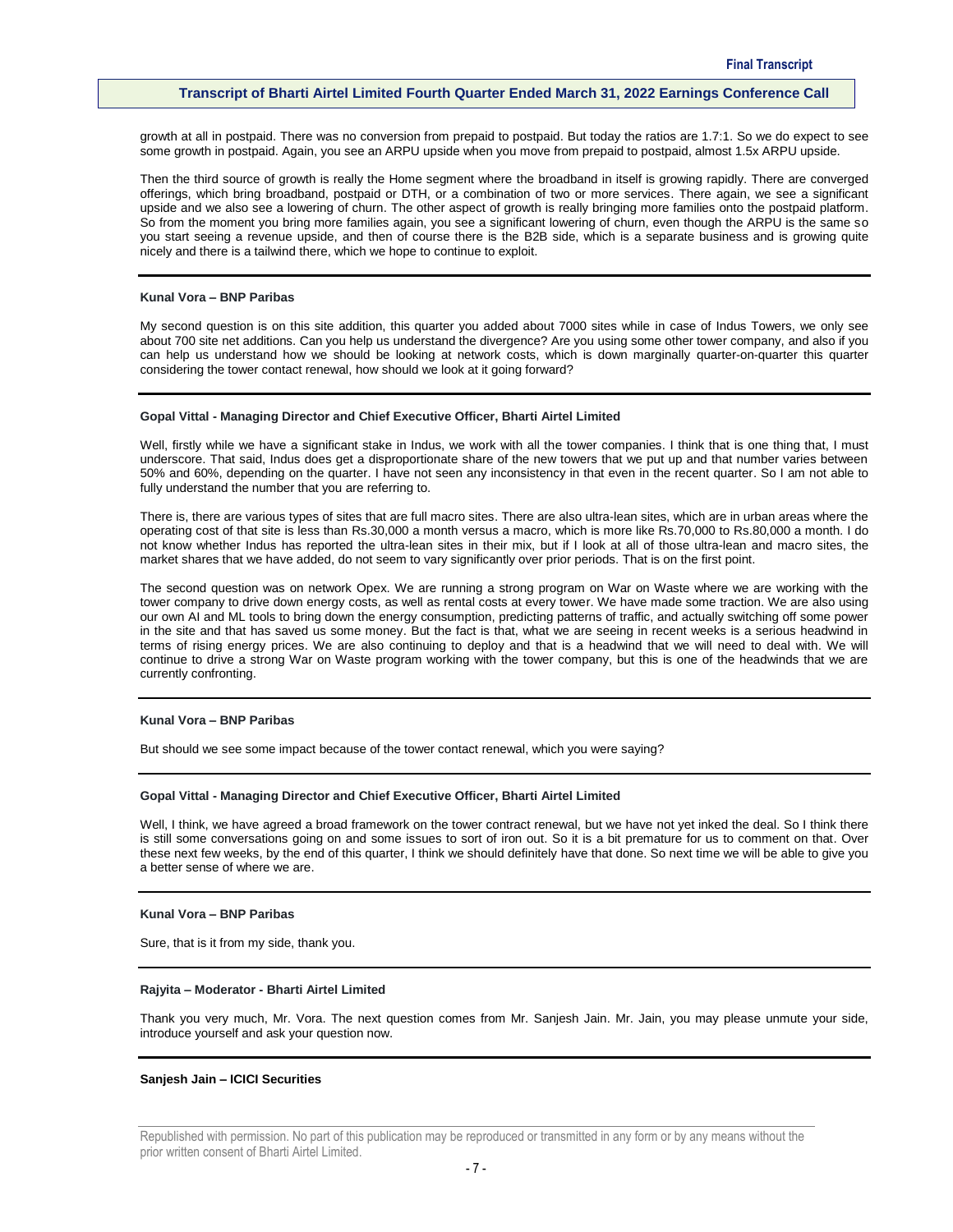Yes, good afternoon, everyone. I am Sanjesh Jain from ICICI Securities. Few questions from my side, first on the enterprise side of the business, a solid performance at 12%-13% kind of Y-o-Y, despite the declining voice, and as Gopal mentioned, high teens to higher than 20% growth in few category. Now Gopal can you help us understand, what is driving such a strong growth? How much of it is because of underlying industry growth and how much it is coming because we are taking market share and what is that we are doing so right to drive such a phenomenal growth in a service which has been traditionally growing at 5% to 6%? So that is on the enterprise part of the piece. I have a few questions on the financial. I will come after this.

# **Gopal Vittal - Managing Director and Chief Executive Officer, Bharti Airtel Limited**

Sanjesh, thank you for that question. I think our B2B business, as I mentioned, is a real jewel in our portfolio and I think the team there has done a really really awesome job. I would say that if you look at this market, it is a very large market. Till about a few years ago, we used to look at this market as a market of about maybe Rs 35,000-odd Crores, which is really connectivity market, but you should add another Rs 35,000 Crores because there is a much larger market out there which comprises of CPaaS, data centers, cybersecurity, cloud and so on.

I think that we have now got a very strong portfolio. On the CPaaS side where we are making very strong gains. We are growing this very strongly at well over the teens. We are seeing solid performance in our data center business. On connectivity itself, there is a big opportunity because our market shares have been in the ballpark of 30%. So we have been growing market share consistently there. One of the things that we have learned in this business is that, this is a business where customers value relationships and trust. Obviously you have got to be competitive on pricing that goes without saying, but once you acquire a customer and once you have a relationship with a customer, that measure of trust is a real moat because it is very, very painful for a customer to switch out from you onto somebody else. For the customer, it is painful for various reasons as it disrupts the business, but it is also painful because then you got to set up a whole set of new relationships.

I think the channel reconfiguration that we have done, which is diving up the go-to-market system between what we call hunting, which is going wide and expanding the number of accounts and going deep, where we are actually driving more and more products & services into an account has been a very good story for us. The second thing we have done on the go-to-market is on the SMB segment, we have actually in-sourced what was earlier being distributed through channels. So we had a channel operation. We would give channel commissions. We have actually done away with the channel and we have taken the field force into our own company, and that is improving the quality of the sales work, the quality of the go-to-market work and at the same time, we have greater control on things like productivity and training and tools. The last thing that we have done is used our digital model to open up leads. This is actually a new incremental growth to our business, almost 13% to 14% of leads now in the SME side, are coming directly through the digital model. So I think, I would say it is for a combination of all of these reasons that the business has been doing well. The fact is that this is one business that we have been growing share consistently.

#### **Sanjesh Jain – ICICI Securities**

Are we worried that the competition, one of the large competitor in the mobile, now he is aggressively talking about expanding their footprint in the enterprise side. Do you think that could be headwind in the near term for us?

#### **Gopal Vittal - Managing Director and Chief Executive Officer, Bharti Airtel Limited**

No, I think the market is very large and we have massive opportunity to grow. I must say that, my discussions always with the B2B teams are that we are not satisfied with where we are. So while the performance has been good, I think we can do much more given this large size of this market and given the very, very tiny market shares we have in some of these new adjacent categories that we have entered into.

Let us take cloud for example. It is a very large market but we are very very small. We have got a combination of the reselling of the public cloud. We have got the private cloud, where we have our own data centers and we have an edge cloud. For example, we have won a big deal with one of the largest content players in India, where we are actually built for them, our own content delivery network at the edge, and that is actually moving up the value chain beyond connectivity.

So these are the kind of things that we are looking at on the cloud area in order to add share. So obviously, our market is competitive and we see that every day in and out. But the fact is that this is an exciting market because it is such a large market and it just got so much promise.

# **Sanjesh Jain – ICICI Securities**

Got it. Gopal, one question on the non-business front, and there is again news in the market that one of the promoters is looking to sell its stake, what is the philosophy of each of the promoter and how are they committed or what is their communication with the management on how do they look at the company and sticking with it for a longer period of time?

Republished with permission. No part of this publication may be reproduced or transmitted in any form or by any means without the prior written consent of Bharti Airtel Limited.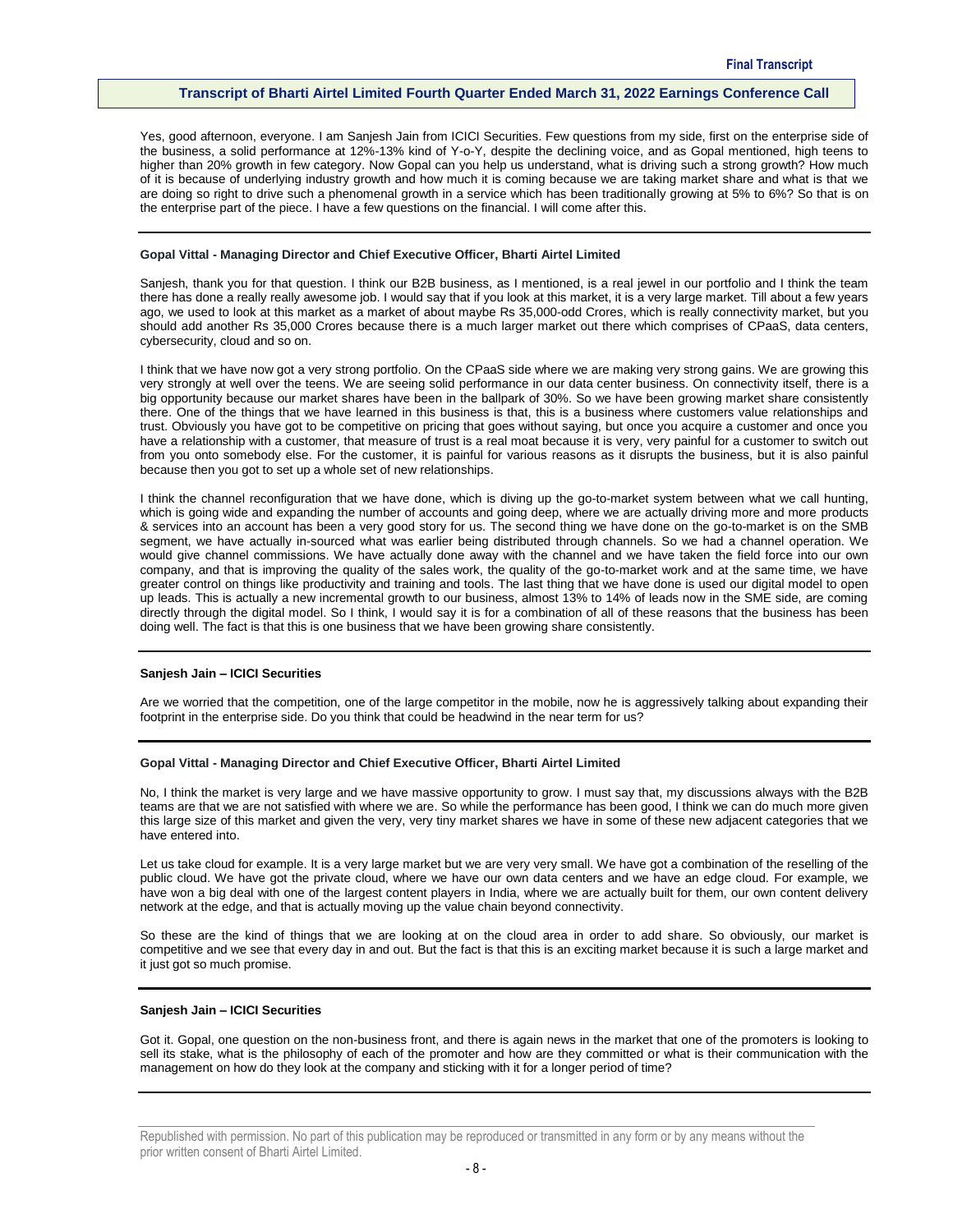#### **Gopal Vittal - Managing Director and Chief Executive Officer, Bharti Airtel Limited**

No, firstly I must say that both our significant shareholders have stood behind the company and through thick and thin. Even during the worst times that this company has seen, the promoters have stood behind us. Look at the amount of funding that has been put into the company. The reason for our healthy balance sheet today is the tremendous commitment that our significant shareholders have had in the company. I think the specific question on what you are asking about is a shareholder matter. I think, I am not placed to answer that question. I think it would be best directed to the shareholders.

#### **Sanjesh Jain – ICICI Securities**

Fair enough. But do you think there is a probability or are there any discussion with the promoters looking to monetize ?

#### **Gopal Vittal - Managing Director and Chief Executive Officer, Bharti Airtel Limited**

I think this question is best directed to the shareholders.

## **Sanjesh Jain – ICICI Securities**

Got it Gopal. Few questions on the numbers. One on the finance cost, I thought we had done a tremendous job on finance cost and finance cost has already declined by 300 Crores quarter-on-quarter. We have done a large amount of refinancing. We have BG coming back. Is that all the benefit built into our finance cost or what should be a steady-state number once all the finance cost saving is there? So that is the first one, second on the exceptional gain and what it is flowing through the minority shareholders, I could not understand why the significant portion of the exceptional gain is accrued to the minority shareholder, while the shareholding is very small? I mean help us understand these good things. That is it from my side. Thank you.

#### **Soumen Ray - Chief Financial Officer, India & South Asia, Bharti Airtel Limited**

Yes. So, I will go with the exceptional items. There were certain exceptional items which had minority interest and some did not have minority interest. So, just to put it in a nutshell, which can help put it in the perspective. If you look at exceptional items, net of minority interest and tax at a consol level, that number is about Rs 147 crores. India-South Asia is Rs 68 to 70 Crores, and the balance is Africa. So you should look at it in that way, that overall it is about Rs 150-odd Crores, about Rs 68 to 70 Crores of gain in India and South Asia put together, Africa is another Rs 80 crores. So that is as far as the exceptional items are concerned. Harjeet, would you like to take the finance cost one?

#### **Harjeet Kohli - Group Director, Strategy & Business Development, Bharti Airtel Limited**

Yes, sure. Thanks, Soumen. Sanjesh, your observation on finance cost is right. Gopal mentioned in his opening commentary that over Rs 24,000 Crores of DoT debt has been pre-paid. Also if you go back and see last 12 months, cash flows from the business itself have served some repayments, some equity proceeds had come in and some debt refinancing at a much cheaper rate has also happened. So there is a significant benefit on that Rs 24,000 Crores. Some residual benefit portion of that needs to flow back to. There is at least about a Rs 100 Crores of annual bank guarantee commission, which you noted very well, which will also get slowly coming back to the overall P&L. So between all of these initiatives, our assessment says that on an annualized basis, we should see a little over what you see as Rs 300 Crores \* 4 is roughly Rs 1200 Crores right now. It should be maybe Rs 1600 Crores or Rs 1700 Crores as overall benefit of initiatives taken. You will start seeing that as the quarters go by.

#### **Sanjesh Jain – ICICI Securities**

Fair enough. Harjeet just one follow-up, now we are generating close to Rs 7000 Crores plus kind of a free cash flow adjusting for the working capital, which is Q4 is more of a seasonal one, but I think we are hitting a 7000 Crores of free cash flow after all the liabilities, which is analyzed close to 28,000 – 30,000 crores. So that kind of debt reduction on a net debt basis are adjusted for the dividend payout. That is a possible thing from 2023, right?

#### **Harjeet Kohli - Group Director, Strategy & Business Development, Bharti Airtel Limited**

Subject to no other unknowns coming in the picture. Of course, one of the things which you should expect to happen in the next few months is the 5G auctions.

Some of all of those, and by the way, 5G also you recall that it is a partly paid rights instrument plus hopefully with approvals coming through, the Google proceeds should also come in. So there is a more or less mitigated situation there, subject to how the overall outlays are. But your broad directional output on the free cash flows, net of any non-routines is fairly correct, Sanjesh.

Republished with permission. No part of this publication may be reproduced or transmitted in any form or by any means without the prior written consent of Bharti Airtel Limited.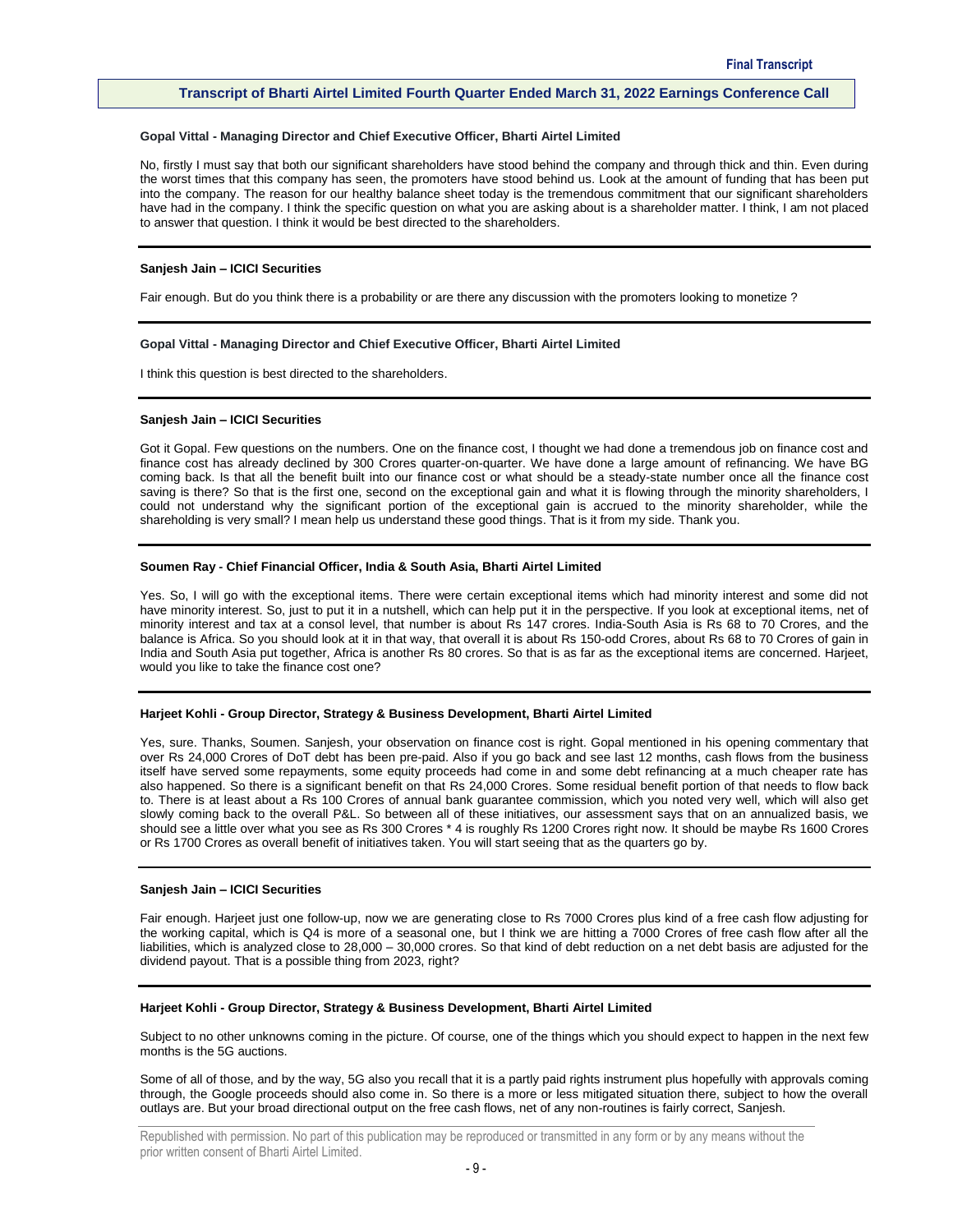# **Sanjesh Jain – ICICI Securities**

Great. Thank you. Thank you for answering all my questions even best of luck to you all.

#### **Rajyita – Moderator - Bharti Airtel Limited**

Thank you very much, Mr. Jain. The next question comes from Mr. Pranav Kshatriya. Mr. Kshatriya, you may please unmute your side, introduce yourself and ask your question now.

#### **Pranav Kshatriya – Edelweiss Securities Limited**

Yes. Thanks for the opportunity. I have a couple of questions. Firstly, Gopal you talked about 15% of the handset being a 5G handset in the next two years. What we have seen is that the chip shortages have sort of persisted for a fairly long period of time, and also the 5G ecosystem as you articulated has not really seen any meaningful traction. So do you think that, that may warrant further tapering down of the 5G rollout and 5G rollout happening a little more staggered way. Is that a real possibility, and how do you as a management sees the 5G timeline? Do you want to get the 5G ecosystem and be an enabler for it, or you will wait for the ecosystem to develop? So that is my first question.

Secondly, there is a good increase in number of cities catered for the home broadband segment, and you had highlighted that this is largely because you are tying up with the cable operator. Should we see this leading to a fairly strong growth in the capex for this segment because I guess, the home pass addition, will be pretty fast, and can you highlight if there is any color on the churn because you are adding subscriber quite fast, how is the churn in this segment? These are my two questions. Thank you.

#### **Gopal Vittal - Managing Director and Chief Executive Officer, Bharti Airtel Limited**

Thank you. Firstly, like I did mention that the ecosystem of 5G will change the way data is consumed and a whole bunch of applications will be built on 5G technology over the years. Will that happen tomorrow morning? No, it would not. It will take time and it is not happening anywhere else in the world as well. So this is going to change the world, but it will take time.

The beauty of our business is that we are in a modular business. We know in every one of our 240,000 towers, we know the number of devices that are there. We know the price of those devices. We know how many devices are smartphones and how many are feature phones. We also know how many smartphones of over a certain price point, let us assume the 5G price today, the average selling price, the lowest 5G price is about Rs 15000 to 16000 and most 5G phones are in the ballpark of Rs 25000 to 30000. If you cut these devices by number of devices that are more than Rs 15000 on a given site, maybe it is 5G or 4G, these are the first sets of devices that will switch to 5G. So we know all of that.

The second thing that we know is that, if we want to light up a site, you can do it in 90 days because all you need to do is to order equipment and hang the radios on the site. The 5G networks are ready, the core networks are ready, the transport networks are ready, and you just need to hire and put on those radios that are of that particular band that will potentially be auctioned and bought by any operator. You just need to put that onto the site.

So I would say that this is going to be a modular rollout. Is this going to be an aggressive rollout in the short term? The economics do not suggest that it can be, simply because the ecosystem is still very nascent. So, I think it is a game that we are going to wait and watch and see how it plays up.

Now, coming to your home broadband point, if you look at the rollout that we are doing and excluded the cable operator partnership, our capex would be much higher than where we are. The fact is that while the capex has increased, it is not as elevated as it ought to have been because we have found a very very economical way to actually roll out using the cable operator as a last mile provider of access.

The second thing that we have done is that the access even on our own cities, which is our top hundred cities where we roll out our own network, we have fine-tuned the cost of capex and the cost of rollout quite substantially over the last couple of years. In the larger scheme of things, this is a very very important business for us and it will never be deprived of capex. Our current objective is to roll out rapidly and pick up as many customers as we can, because it is a market that is poised for acceleration.

The churn in this category is very very low. So once you get a customer, that customer does not leave you, and the reason is quite simple, they will leave you only if you make a mistake, your experience is lousy or your pricing is totally off, then yes they will leave you. Remember for anybody in the home to have a person come into the home, rewire the home, put another piece of cable, connect up your routers there is a very painful exercise, and so we have seen that the churn here is very very low, and therefore I feel that this is a business that has the tailwinds, and like I said, we will not hold it back in any way and form to not be able to exploit the growth opportunity that is presented.

Republished with permission. No part of this publication may be reproduced or transmitted in any form or by any means without the prior written consent of Bharti Airtel Limited.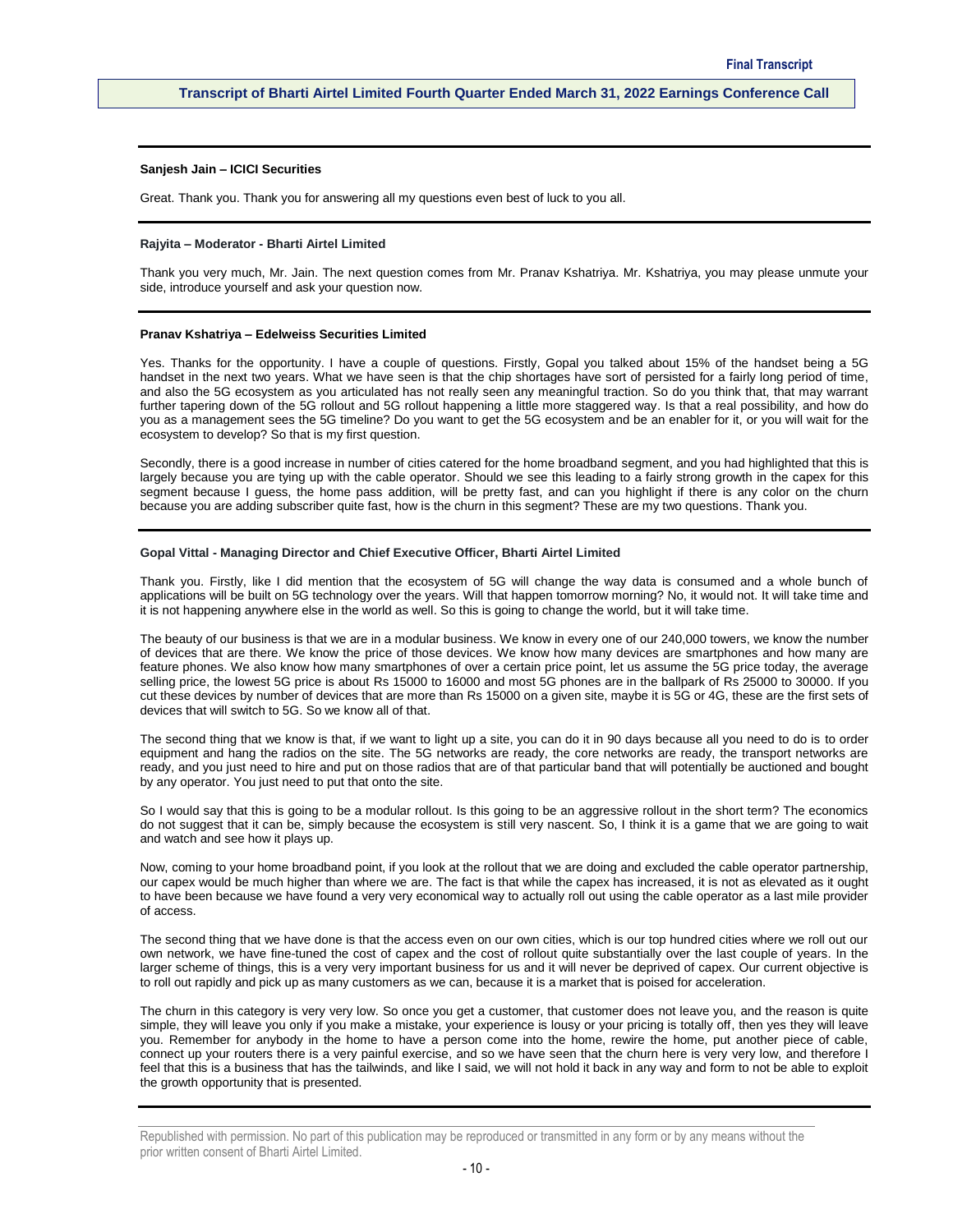#### **Pranav Kshatriya – Edelweiss Securities Limited**

Just a small follow up if I can. So you said that this business will not be deprived of capital, but does that mean that from a directionally, we should see the capex for this business going up because at least…?

#### **Gopal Vittal - Managing Director and Chief Executive Officer, Bharti Airtel Limited**

Yes, we are investing everything we need to already, and we have been doing that for the last few quarters.

#### **Pranav Kshatriya – Edelweiss Securities Limited**

And the churn question is specifically I understand that churn in this business is low, but has there been any higher churn because, the overall additions are fairly high. So does that sometimes basically drive incremental customer who does not want the service and that is why the churn get, so has it trended upwards or downwards any color on that?

#### **Gopal Vittal - Managing Director and Chief Executive Officer, Bharti Airtel Limited**

It is not trended upwards or downwards, it is rock steady and very very low sub 1%.

#### **Pranav Kshatriya – Edelweiss Securities Limited**

Great. Thank you so much. That is it from my side.

#### **Rajyita – Moderator - Bharti Airtel Limited**

Thank you very much, Mr. Kshatriya. The next question comes from Mr. Aliasgar Shakir. Mr. Shakir, you may please unmute your side, introduce yourself and ask a question now.

#### **Aliasgar Shakir – Motilal Oswal Securities Limited**

Yes, thanks for the opportunity. This is Aliasgar Shakir from Motilal Oswal. Couple of questions, first on the tariffs, so after two rounds of tariff hike how do you see the possibility of moving from unlimited plans to usage based plans? I mean, how is the industry intent? Should, should we expect Bharti to take the lead, I mean, similar to the last couple of tariff hikes? I mean I am coming from the point of view that, as this would kind of allow us to see a more linear ARPU improvement along with volume growth instead of taking this yearly tariff hikes. Yes, that is my first question.

Second question is on your 4G improvement. So we now have almost two-thirds of our total subscribers as 4G something about 200 million as customers, can you just share some color in terms of the opportunity out 32 Crores customers? How much more can we add here? Is that also a factor that has led to moderation in our monthly 4G adds? If you can just share some color there. Thank you.

#### **Gopal Vittal - Managing Director and Chief Executive Officer, Bharti Airtel Limited**

So I think, to your first question, I wish that we moved away from these unlimited plans to more simpler and a more logical price architecture the way it is in most other countries. Unfortunately, everything is not in our own hands. We are in a competitive market, and so we have to see what the different players' outlook is, how they have historically behaved, what is their business model, how are they likely to behave and make some educated moves, which will not backfire needlessly? So I think this is something that I wish were to happen, but at this point in time, this is not the way the industry is, and I am not sure whether we will get there. In postpaid, for example, that is exactly how we operate, because that is a segment that we can dictate the terms, but in prepaid, given the competitive nature of the market, we are unable to do it unilaterally.

On your second question, I think it is related broadly to the same point that I was making, which is on the upgrade from the feature phone to the smartphone. See the current user is already having the feature phone, and he is giving us whatever ARPU that he is giving us. But the upside of the 2x jump that you see in ARPU is only if they move from a feature phone to a smartphone and that comes back to all the issues that I described on semiconductor shortages, smartphone prices and of course the natural cycle of upgradation.

Republished with permission. No part of this publication may be reproduced or transmitted in any form or by any means without the prior written consent of Bharti Airtel Limited.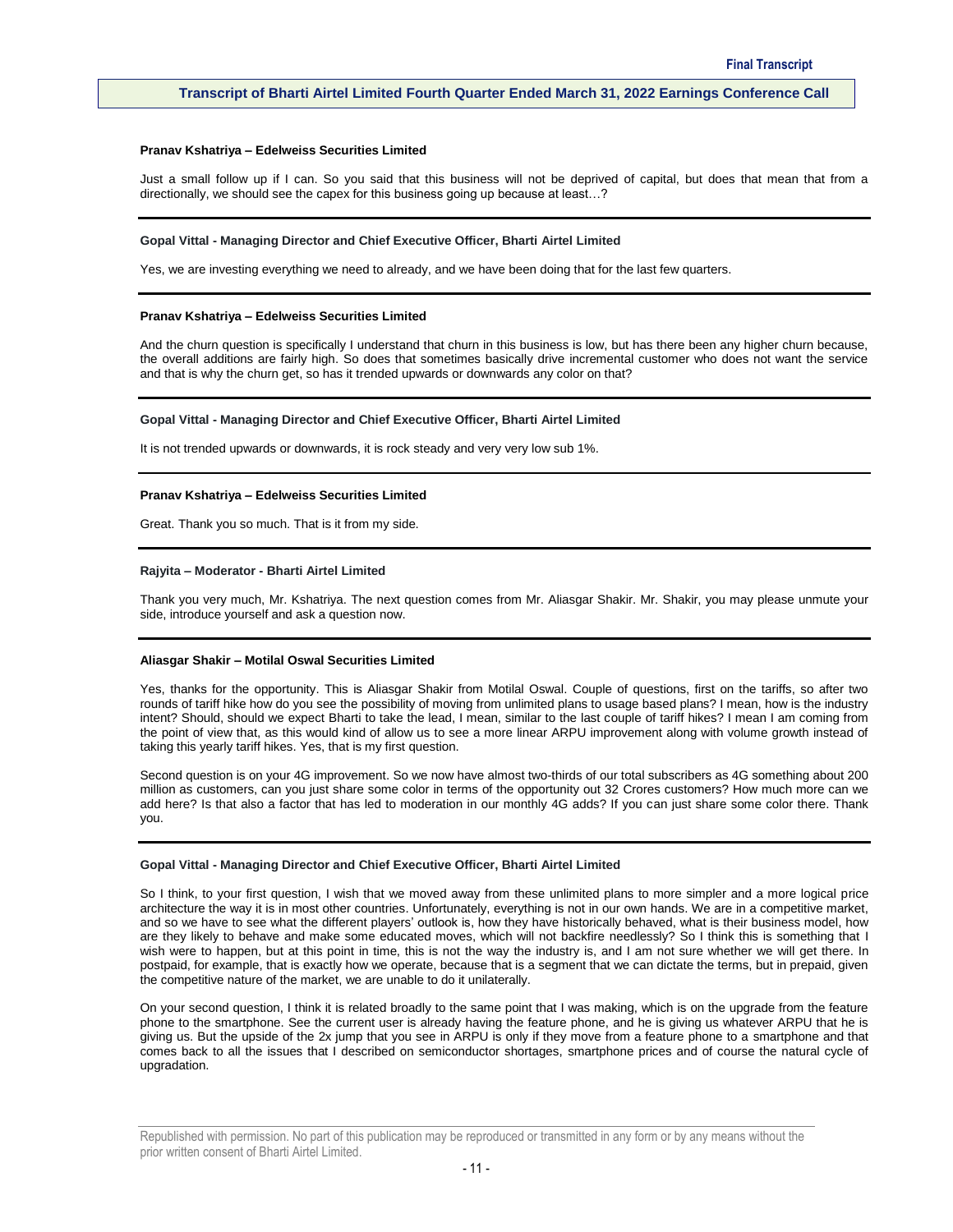I mean, it is, if you have got a 100 million customers, they are not going to all upgrade tomorrow morning, but there will be a cycle of upgradation that happens on every month or every quarters basis, based on the natural flow of the curve from leading edge customers, all the way to through to what is called laggards, which is the S-curve of the adoption that happens in every category.

So that is going to happen over a period of time. At this point in time, there is a headwind, or there is some increase in smartphone prices, but like I said, I think that is temporary because people will make their adjustments over a period of months.

# **Aliasgar Shakir – Motilal Oswal Securities Limited**

Got it. This is very helpful. Thank you.

#### **Rajyita – Moderator - Bharti Airtel Limited**

Thank you very much, Mr. Shakir. The next question comes from Mr. Vivekanand Subbaraman. Mr. Subbaraman, you may please unmute your side, introduce yourself and ask your question now.

# **Vivekanand Subbaraman– Ambit Capital**

Hi, thank you very much for the opportunity. I have a couple of questions. So first of all, Gopal congrats on your reappointment. I just wanted to ask a few, the big picture goals that you will pursue over the next five years across businesses. We are seeing that your capex is increasingly directed towards non-mobile businesses. So how should one think about your priorities and the growth trajectory that Airtel will achieve? That is one. Secondly, can you please give us some color on the B2B business, the size and growth of the non-voice segments, particularly I am interested in the contribution that CPaaS & cloud are making to current revenues of B2B and how is traditional connectivity growing, how big is it as a percentage of the total B2B business? Thank you.

#### **Gopal Vittal - Managing Director and Chief Executive Officer, Bharti Airtel Limited**

So if you look at the next five years while we do not like to sort of give any forecasts and targets, I would simply say that the contribution of the non-mobility side to the overall portfolio has to get larger and larger. I think our B2B business must become a force to reckon with. Our broadband business is to become very large, and then of course, using tools like convergence, we should get very very low churn at that top end of the 50 million pool that there is in the industry.

Our digital businesses must come of age, today between Nxtra, Airtel Digital and Payments Bank we have an annualised run rate of about Rs 3000 Crores. These are all growing rapidly and these should become very, very substantial over the next five years because that is where a lot of our emphasis will be, and thirdly, our ARPUs on mobility should be close to Rs 300, in fact it should be around that level in the next five years. So I think that is really how I would see this business over the next few years. I think on the B2B side, while we have not given you a breakdown of different parts, I think it is a good input for us to think about as to what additional disclosures we may want to give over time. I will have a separate conversation with the team and we will come back on any changes we wish to make.

Suffice it to say that CPaaS is substantial now and CPaaS is in two parts. One is just value-added messaging, but also there is IQ, which is the SaaS play that sits on top of this. CPaaS is growing at, not teens, but very strong growths. We are a very strong player in the market, and this is a major area of focus. It is also a profitable business. Non-connectivity led businesses are also growing faster than our connectivity business because that part of the market is also growing faster.

In our connectivity business, we are growing much faster than the market and adding market share. The only drag on the business is on voice. Our global business, which has also led out of data and data centers, which again, most of the decision makers of the companies that are looking for data center needs, particularly the hyperscalers and some of the global players are all sitting in the United States largely. So that is another very meaningful business and it has done very well.

So I would say if you take the B2B business, there is a global component, there is a domestic enterprise component and there is a small and medium business component. That is the way that we typically cut up the business, and then there are these products that I have talked about, all of which, outside connectivity, are growing much faster and close to between 20% and 50%, depending on what segment you are looking at. Connectivity in itself is growing fast because we have been able to add share, but then that market is growing much slower as you know and as said voice is the drag.

#### **Vivekanand Subbaraman– Ambit Capital**

Yes, Gopal. Thanks a lot for the crystal ball gazing. Just one small follow up. So currently, if I look at the split of capital employed 85% of the India capital employed is in wireless. Would this change significantly at the end of this five-year period, given the capex strategy that we have been seeing in the last two years which has been directed more towards the non-mobile side?

Republished with permission. No part of this publication may be reproduced or transmitted in any form or by any means without the prior written consent of Bharti Airtel Limited.